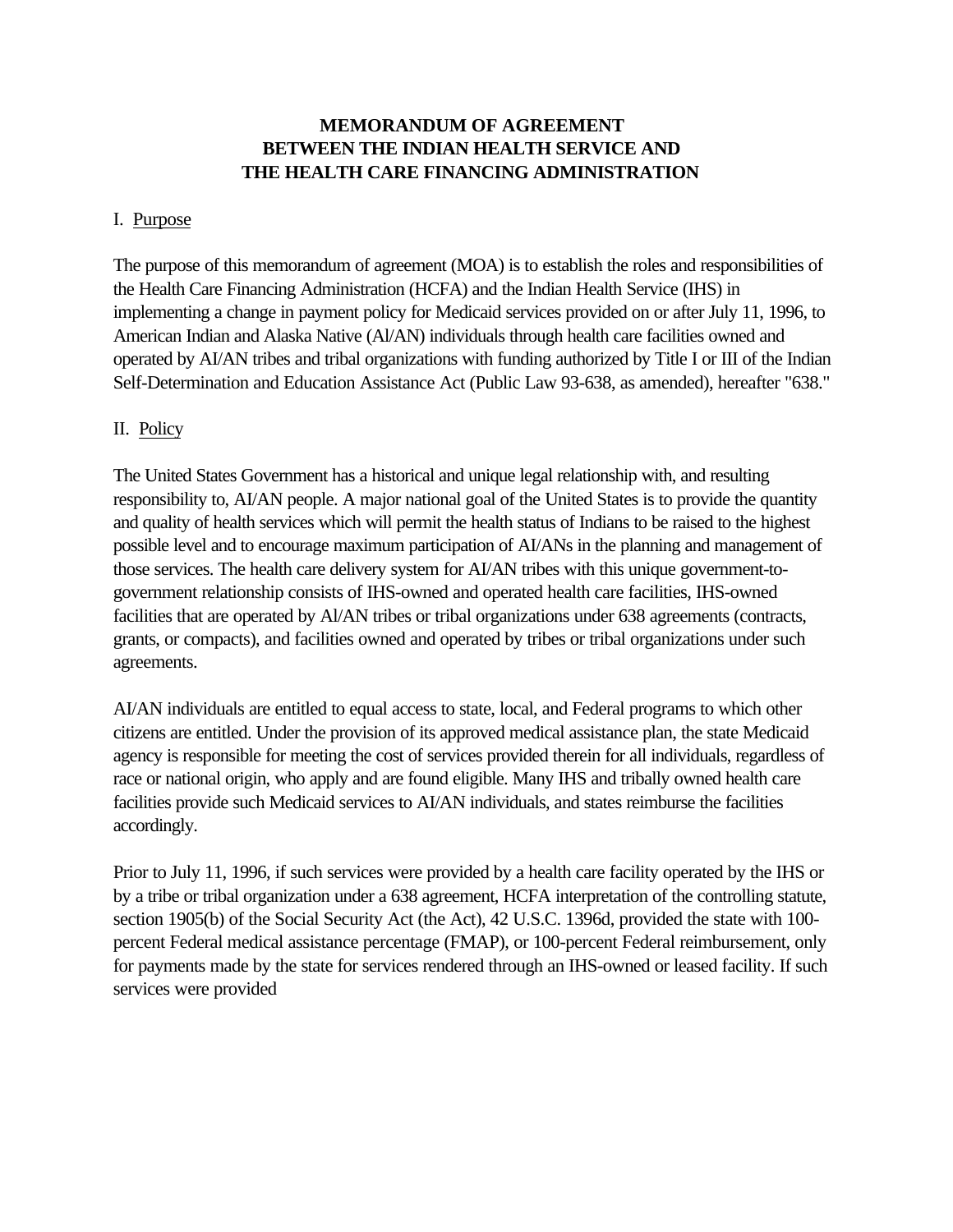through a tribally owned and operated facility, the state received an FMAP of 100 per centum less the state percentage, which, depending on the state, could range from 50-percent to 83-percent of the amount the state paid the facility.

A recent amendment to 638 added a new subsection that affects this payment policy. Upon request of a tribe or tribal organization, new section 105(1) requires the Secretary of Health and Human Services, through the IHS, to enter into a lease with a tribe or tribal organization that holds title to or leasehold or trust interest in a facility used by such tribe or tribal organization for administration and delivery of 638 health care services. An IHS lease of any tribally owned facility in which 638 health services are provided would then make the state entitled to the 100-percent FMAP for services provided through the facility. Without this change in policy, states would have had a strong financial incentive to encourage tribes to request that IHS enter into leases of tribal facilities. These requests could have resulted in the processing and signing of possibly hundreds of mandatory leases.

To address state financing concerns, to encourage tribal self-determination in program operation and facility ownership, and to eliminate the processing of numerous leaseback requests, HCFA reevaluated its original interpretation of section 1905(b). In light of the above amendment to 638 and underlying Federal Indian policy, HCFA concluded that the statutory language in this context permits an interpretation that tribal facilities operating under a 638 agreement are functioning as IHS facilities in performing obligations set forth under that agreement. Thus, as of July 11, 1996, the Secretary approved HCFA's proposal to adopt an interpretation that section 1905(b) allows 100-percent FMAP for Medicaid services furnished to Medicaid eligible AI/ANs by any tribal facility operating under a 638 agreement. This means that the state will be reimbursed for 100 percent of the amount it pays to any 638 facility for services provided to Medicaid eligible AI/ANs only, and services provided to Medicaid eligible non-Indians will continue to be reimbursed at the state's usual FMAP. The IHS has concurred in this new interpretation and in the revised policy.

It is the policy of both the IHS and HCFA to assure quality health care for Al/AN people. Section 1902(a)(9) of the Act requires a state plan for medical assistance to provide that the state agency shall be responsible for establishing and maintaining health standards for private or public institutions in which Medicaid beneficiaries receive care or services. Section 1911 of the Act provides that an IHSowned or leased facility, whether operated by the IHS or a tribe or tribal organization, shall be eligible for reimbursement for Medicaid services provided under a state plan so long as it meets all the conditions and requirements generally applicable to such facilities under the Medicaid statute. IHS and tribes have worked towards meeting strong quality of care standards including, where appropriate, accreditation of IHS and tribal facilities by recognized accreditation bodies. For Medicaid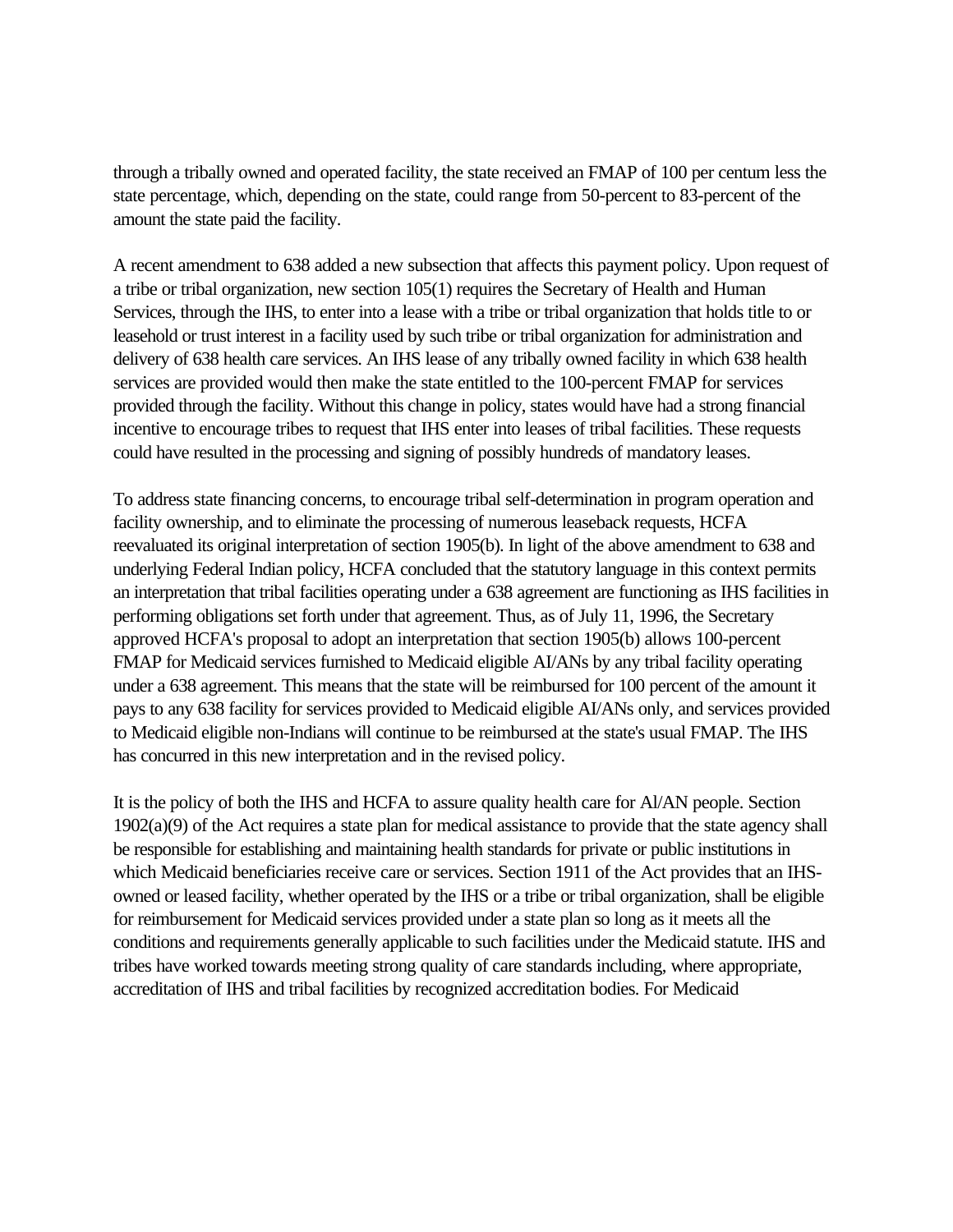reimbursement in the past, IHS-owned or leased facilities were certified by HCFA as meeting standards of care, and tribally owned health care facilities were certified by the states, where required. In implementing 100-percent FMAP for tribal 638 facilities, HCFA and IHS acknowledge that these facilities must meet all conditions and

requirements applicable under the Medicaid statute and will encourage either state certification or accreditation by a recognized accreditation body, such as JCAHO, for all tribal facilities that participate in their programs.

Current Medicaid regulations require a state plan to provide that an IHS facility meeting state requirements for Medicaid participation must be accepted on the same basis as any other qualified provider. However, when state licensure is normally required, the regulations provide that the IHS facility need not obtain such a license but must meet all applicable standards for licensure. With the new interpretation that tribally owned and operated 638 facilities are "IHS facilities," such 638 facilities must meet all applicable standards for licensure but need not obtain a state license.

Prior to July 11, 1996, many 638 facilities participated in state Medicaid programs as FQHCs or other types of providers under the state plan. In implementing 100-percent FMAP for 638 facilities, a tribally operated facility may: (1) continue to operate as an FQHC under the state plan and receive the FQHC reimbursement rate; (2) if it so qualifies, operate as any other provider type recognized under the state plan and receive that respective reimbursement rate; or (3) choose to be designated as an IHS provider. If the facility chooses to be designated as an IHS provider for purposes of the payment policy and this MOA, it will receive the IHS payment rate for services to AI/ANs; however, at state option, the IHS payment rate may not be available for services to non-Indian Medicaid beneficiaries as the state will not receive 100-percent FMAP for services to non-Indians.

#### III. Implementation

A. To assist HCFA in the implementation of this revised policy, IHS shall, within the limits of its authorities and resources:

1. Negotiate with the tribes and tribal organizations to include in any 638 agreement tribal quality of care standards necessary to meet state licensure, accreditation, or certification requirements, if any (which may be met through accreditation by a recognized accreditation body, such as JCAHO).

2. Develop and maintain a list of IHS-operated facilities and Indian health care facilities operating under a 638 agreement, including the following information: (1) whether each such facility is IHS-owned or leased or tribally owned; (2) the name and location of each such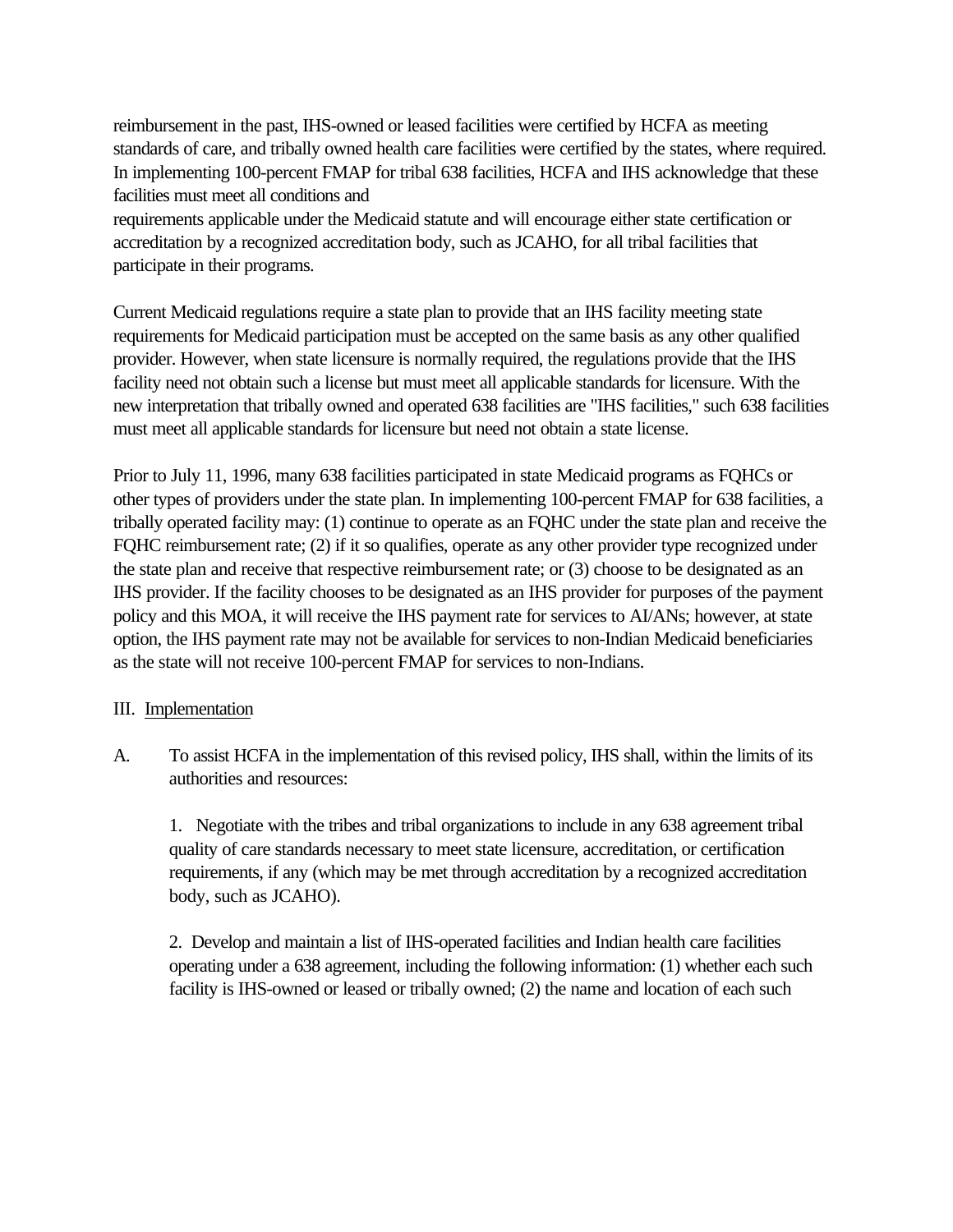facility; (3) the type of each such facility; (4) whether each such facility is operated under its own Medicaid provider number and, if so, state that number; and (5) each such facility's accreditation body and status.

3. Provide HCFA with the list in A2 at least once per fiscal year.

4. Inform all facilities identified in A2 above that valid Medicaid claims shouldinclude all information the state requires from any similar facilities serving the general Medicaid population and receiving reimbursement under the state plan.

5. Continue to provide technical assistance to tribes and tribal organizations to maintain and maintain tribal quality of care standards necessary to meet state licensure, accreditation, or certification requirements.

6. Promptly share with HCFA any problems arising from this policy change.

B. HCFA shall, within the limits of its authorities and resources:

1. Revise its payment policy to provide 100-percent FMAP with respect to amounts expended by the state for Medicaid services to eligible AUANs received through tribally owned facilities operating under a 638 agreement, as identified in the IHS list in A2 above, as well as for Medicaid services received through IHS-owned or leased facilities.

2. Provide technical assistance to states and AI/AN tribes and tribal organizations to assure smooth implementation of this new payment policy.

3. Provide assistance to the tribes/tribal organizations and states in developing the method for reimbursement of facilities identified in A2 above with the understanding that each such tribe/tribal organization shall have the option to choose among the provider types for which it qualifies that are recognized under the state plan.

4. Upon receipt of the list in A2 from IHS, provide the states with that list at least once per fiscal year.

5. Provide technical assistance to facilitate the tribes' and tribal organizations' attainment and maintenance of tribal quality of care standards necessary to meet state licensure, accreditation, or certification requirements.